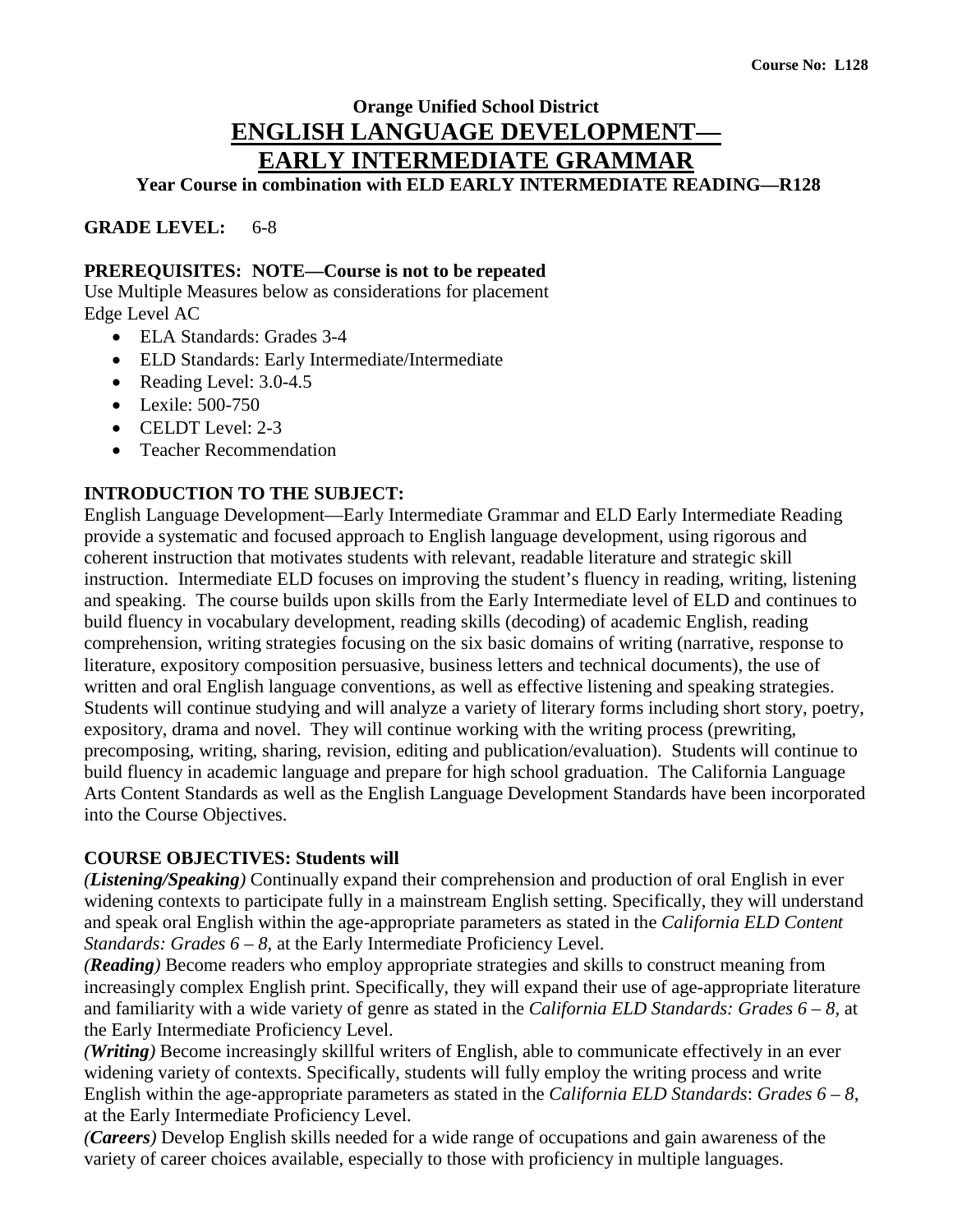English Language Development—Early Intermediate Grammar Page 2

**RECOMMENDED TEXT:** Moore, D., Short, D., Smith, M., Tatum, A. 2009. *Inside: Language, Literacy & Content, Level C.* Monterey, CA: National Geographic School Publishing.

#### **Support materials:**

Teachers

- Teacher's Editions (2 volumes) with Language & Fluency CDs
- Practice Book TE
- Writer's Workout TE
- Grammar & Language Transparencies
- Writing Transparencies
- Inside Phonics
- Assessment Handbook
- Teacher Website (insideng.com with key code 467433) *Teachers must use school email* Online lesson plans, TEs for Inside Library, Video Clips and Coaching Resources

#### **Students**

- Student Book: Reading and Language
- Practice Book
- Student Book: Writing
- Student Website (insideng.com)

#### Library Books

- o *20,000 Leagues Under the Sea*
- o *Bearstone*
- o *Breaking Through*
- o *Can You Feel the Thunder?*
- o *Communities across America Today*
- o *Deserts*
- o *Domitila*
- o *Dr. Jekyll and Mr. Hyde*
- o *Earth, Sun, Moon*
- o *Frankenstein*
- o *Franklin D. Roosevelt*
- o *Hercules*
- o *Introduction to Energy*
- o *Johan Reinhard: Discovering Ancient Civilizations*
- o *Knights of the Round Table*
- o *Letters from Rifka*
- o *Missions in Space*
- o *Novio Boy*
- o *Orthello*
- o *Pearl Harbor is Burning!*
- o *Peering into Darkness*
- o *Sadako and the Thousand Paper Cranes*
- Stargirl
- o *The Anti-Slavery Movement*
- o *The Dragon Prince*
- o *The Man Who Went to the Far Side of the Moon*
- o *The Metamorphosis*
- o *The Time Machine*
- o *The War of the Worlds*
- o *Tornado*
- o *When Marion Snag*
- o *WJHC is on the Air*

#### Supplemental Materials

*The following suggestions are based on materials approved by OUSD. Specific resources are limited to availability at each school site and teachers' preferences*.

#### Grammar:

• *Grammar in Context English Yes!*

#### Vocabulary:

• *Test-Prep Vocabulary Basic Vocabulary Builder*

#### Spelling:

• Spell It Out

#### Greek/Latin Root Words:

• *English From The Roots*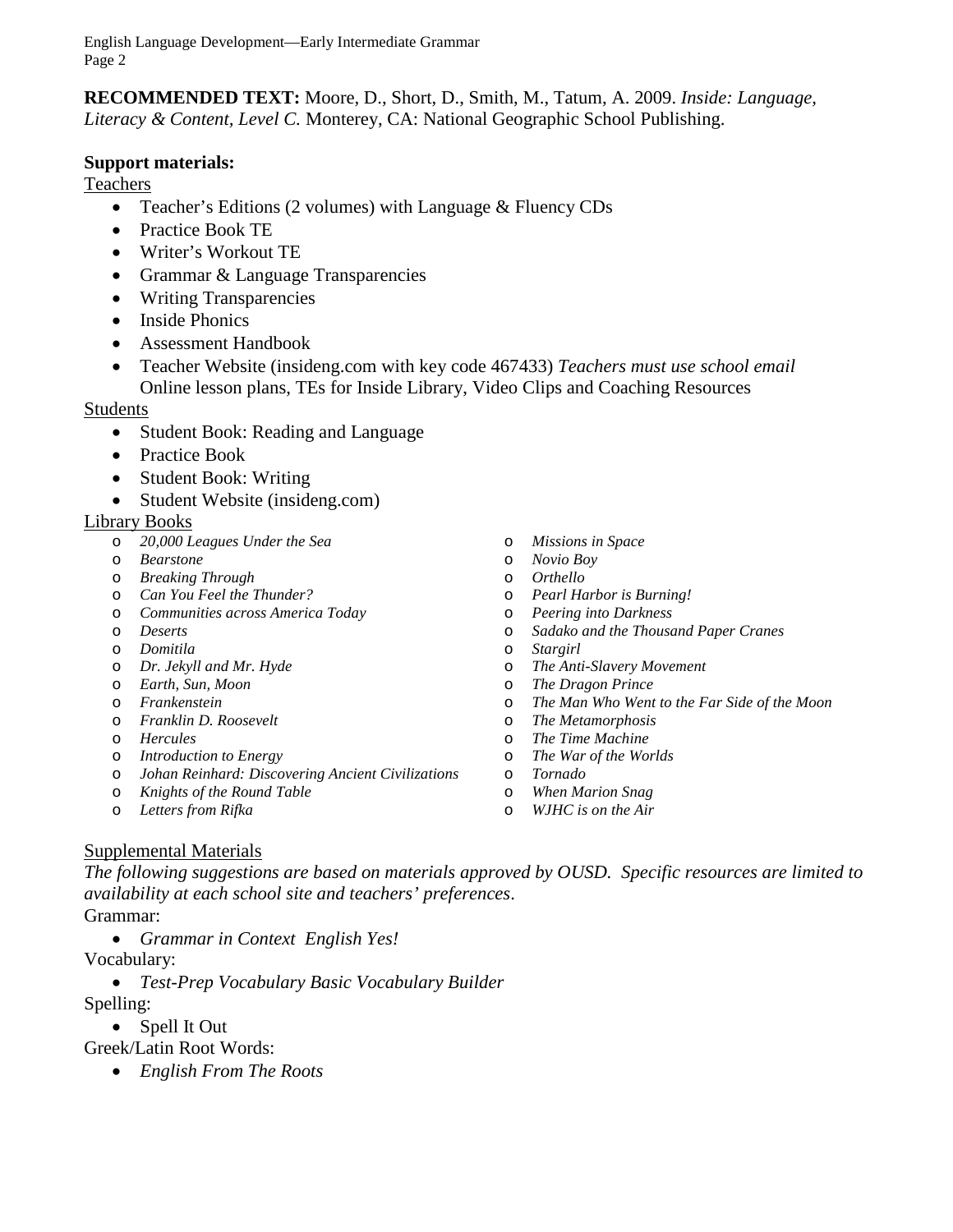# **COURSE OVERVIEW AND APPROXIMATE UNIT TIME ALLOTMENTS:**

### **FIRST TRIMESTER**

| Pacing     | <b>Instructional Unit</b>                                                                                         | <b>ELD Essential Standards</b><br>Connection to ELA Standards can be found in West Ed<br><b>Document</b>                                                                                                                                        | <b>Required</b><br><b>Assessments</b>                                                                                        |
|------------|-------------------------------------------------------------------------------------------------------------------|-------------------------------------------------------------------------------------------------------------------------------------------------------------------------------------------------------------------------------------------------|------------------------------------------------------------------------------------------------------------------------------|
|            | <b>CELDT</b> Preparation                                                                                          | <b>CELDT-all four domains</b>                                                                                                                                                                                                                   | <b>CELDT</b>                                                                                                                 |
| 6<br>weeks | and<br><b>Unit 1: Finding Your</b><br><b>Own Place</b><br><b>GQ: What defines</b><br>home?<br>Unit Launch         | <b>LANGUAGE</b><br>Language Functions:<br>Selection 1-Express Ideas and Functions<br>Selection 2-Ask and Answer Questions<br><b>Selection 3-Give Commands</b><br>Grammar:                                                                       | <b>Placement Test</b><br>(District<br><b>Requirement with</b><br><b>Data Director if</b><br>student is new to<br>curriculum) |
|            | • Respond to and<br><b>Interpret Visuals</b><br>• Use academic<br>vocabulary<br>Selection 1<br>• Growing Together | <b>Selection 1-Statements</b><br>Selection 2-Questions and Statements<br><b>Selection 3-Statements and Commands</b><br>Listening and Speaking:<br>Selection 2-Use Cultural Expressions<br><b>Selection 3-Present Research</b><br><b>READING</b> | GQ Project:<br>Connect Across the<br>Curriculum-<br><b>Research Population</b><br>Change                                     |
|            | (personal narrative)<br>• When I Grow Up<br>(poem)                                                                | Focus on Genre & Literary Analysis:<br>Selection 1: Comparison & Contrast, Personal Narrative, Poem<br>Selection 2: Comparison & Contrast, Interview<br>Selection 3: Main Idea, Expository Nonfiction                                           | <b>Selection Tests</b><br>and/or Teacher<br>generated<br>tests/quizzes                                                       |
|            | Selection 2<br>Kids Like Me<br>$\bullet$<br>(nonfiction<br>interview)                                             | Vocabulary:<br>Selection 1, 2, 3-Use Context Clues, Use Key Vocabulary and<br>Use Academic Vocabulary<br>Reading Strategies:<br>Selection 1-Preview and Predict                                                                                 | <b>Unit 1 Test (District</b><br><b>Requirement with</b><br>Data Director)                                                    |
|            | Selection 3<br>• Familiar Places<br>(expository<br>nonfiction)                                                    | Selection 2, 3-Preview and Set a Purpose<br>Reading Fluency:<br>Selection 1-Intonation<br>Selection 2-Expression<br>Selection 3-Phrasing<br><b>WRITING</b><br>Writing Strategies & Applications:                                                | Teacher<br>Observation/Student<br>Participation<br><b>Reading Fluency</b><br>(timed and/or<br>untimed)                       |
|            |                                                                                                                   | Selection 1-Paragraph Structure: Topic Sentence and Details<br>Selection 2-Paragraph Structure: Compare and Contrast<br>Paragraph<br>Selection 3-Paragraph Structure: Main Idea and Details                                                     |                                                                                                                              |
| 5<br>weeks | Unit 2: Water for<br>Life<br>GQ: How do we<br>depend on Earth's<br>resources?                                     | <b>LANGUAGE</b><br>Language Functions:<br>• Selection 1-Express Needs and Wants<br>• Selection 2-Give Information<br>• Selection 3-Elaborate                                                                                                    | GQ Project:<br>Connect Across the<br>Curriculum-Discuss<br>Hydroelectric Power                                               |
|            | Unit Launch<br>• Respond to and<br><b>Interpret Visuals</b><br>• Use academic                                     | <b>GRAMMAR</b><br>• Selection 1-Nouns<br>• Selection 2-Sentences<br>• Selection 3-Short-Verb Agreement                                                                                                                                          | <b>Selection Tests</b><br>and/or Teacher<br>generated<br>tests/quizzes                                                       |
|            | vocabulary<br>Selection 1<br>The Secret Water<br>(fiction-legend)                                                 | Listening and Speaking<br>• Selection 1-Compare Tales Across Cultures<br>• Selection 2-Conduct a Survey<br>• Selection 3-Present Research<br><b>READING</b>                                                                                     | <b>Unit 2 Test (District</b><br><b>Requirement with</b><br>Data Director)                                                    |
|            | Selection 2<br>How Do We Use<br>$\bullet$<br>Water? (nonfiction-<br>social science                                | Focus on Genre & Literary Analysis:<br>• Selection 1: Problem & Solution, Legend<br>· Selection 2: Main Idea & Details, Social Science Article                                                                                                  | Teacher<br>Observation/Student<br>Participation                                                                              |
|            | article)                                                                                                          | · Selection 3: Main Idea & Details, Social Science Article                                                                                                                                                                                      | Reading Fluency                                                                                                              |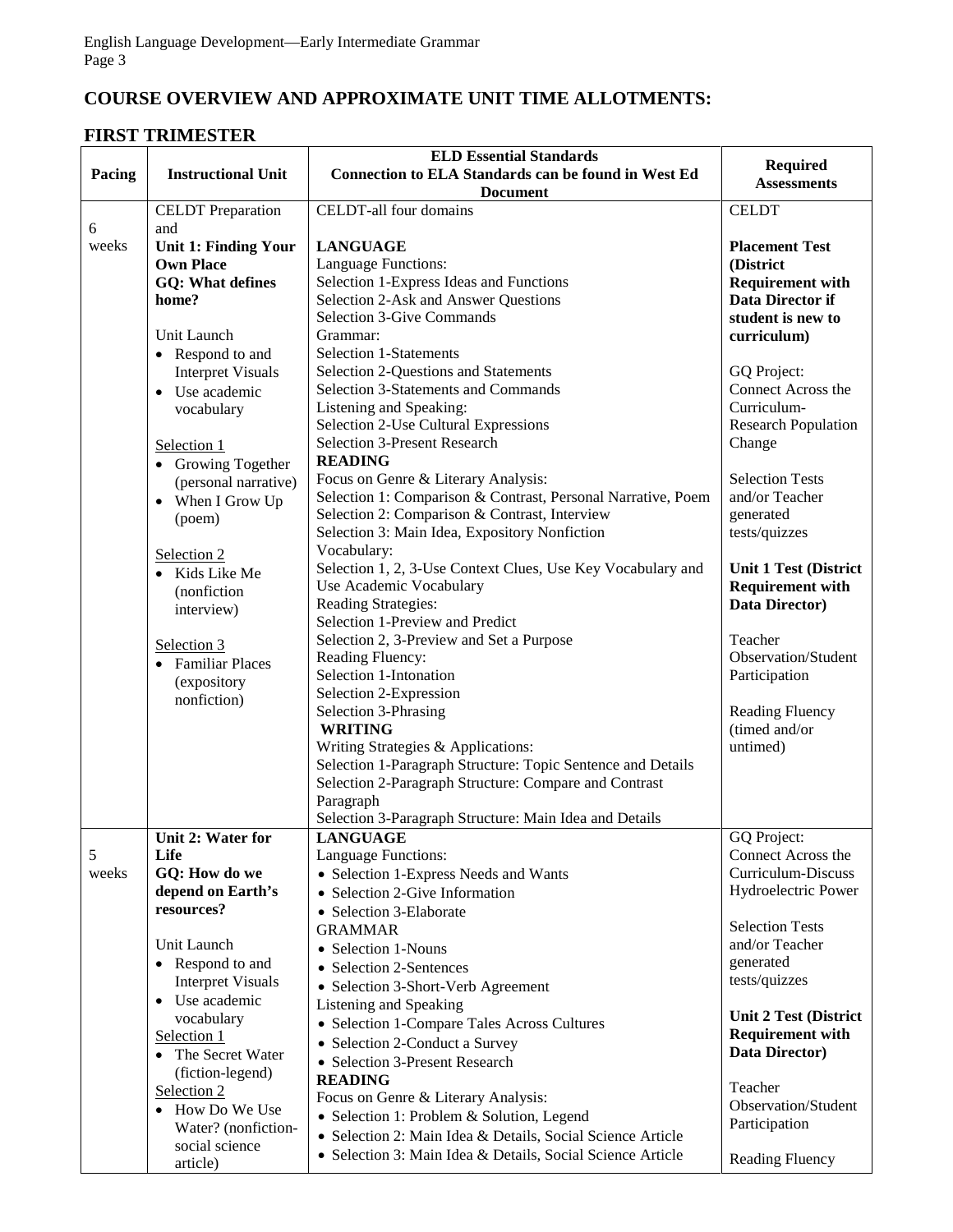English Language Development—Early Intermediate Grammar Page 4

| Selection 3                | Vocabulary:                                                  | (timed and/or) |
|----------------------------|--------------------------------------------------------------|----------------|
| Water at Work<br>$\bullet$ | • Selection 1, 2, 3-Relate Words, Use Key Vocabulary and     | untimed)       |
| (nonfiction-social)        | Use Academic Vocabulary                                      |                |
| science article)           | Reading Strategies:                                          |                |
|                            | • Selection 1, 2, 3-Monitor Your Reading and Set a Purpose   |                |
|                            | <b>Reading Fluency:</b>                                      |                |
|                            | • Selection 1-Expression                                     |                |
|                            | • Selection 2, 3-Phrasing                                    |                |
|                            | <b>WRITING</b>                                               |                |
|                            | Writing Strategies & Applications:                           |                |
|                            | • Selection 1-Paragraph Structure: Sequence Paragraph        |                |
|                            | • Selection 2, 3-The Writing Process: Explanatory Paragraphs |                |

## **SECOND TRIMESTER**

|       | <b>Unit 3: Natural</b>       | <b>LANGUAGE</b>                                            | GQ Project:                  |
|-------|------------------------------|------------------------------------------------------------|------------------------------|
| 5     | <b>Forces</b>                | Language Functions:                                        | Connect Across the           |
| weeks | GQ: How do people            | • Selection 1-Engage in Conversation                       | Curriculum-                  |
|       | plan for, deal with,         | • Selection 2-Ask and Answer Questions                     | Research                     |
|       | and recover from the         | • Selection 3-Give Advice                                  | Earthquakes                  |
|       | forces of nature?            | Grammar:                                                   |                              |
|       |                              | • Selection 1-Pronouns                                     | <b>Selection Tests</b>       |
|       | Unit Launch                  | • Selection 2-Pronouns                                     | and/or Teacher               |
|       | • Respond to and             | • Selection 3-Helping Verbs                                | generated                    |
|       | <b>Interpret Visuals</b>     | Listening and Speaking:                                    | tests/quizzes                |
|       | • Use academic               | • Selection 1, 3-Present Research                          |                              |
|       | vocabulary                   | • Selection 2-Retell a Personal Narrative                  | <b>Unit 3 Test (District</b> |
|       | Selection 1                  | <b>READING</b>                                             | <b>Requirement with</b>      |
|       | Volcano!<br>$\bullet$        | Focus on Genre & Literary Analysis:                        | Data Director)               |
|       | (nonfiction science          | • Selection 1: Analyze Text Structure: Cause and Effect,   | Teacher                      |
|       | article)                     | Science Article                                            | Observation/Student          |
|       | Selection 2                  | • Selection 2: Facts and Opinions, Personal Narrative      | Participation                |
|       | Fleeing Katrina<br>$\bullet$ | • Selection 3: Setting and Character, Historical Fiction   |                              |
|       | (narrative                   | Vocabulary:                                                | <b>Reading Fluency</b>       |
|       | nonfiction journal)          | • Selection 1, 2, 3-Use Word Parts, Use Key Vocabulary and | (timed and/or                |
|       | Selection 3                  | Use Academic Vocabulary                                    | untimed)                     |
|       | Earthquake<br>$\bullet$      | Reading Strategies:                                        |                              |
|       | (historical fiction)         | • Selection 1, 2, 3-Make Connections and Set a Purpose     |                              |
|       |                              | Reading Fluency:                                           |                              |
|       |                              | • Selection 1-Phrasing                                     |                              |
|       |                              | • Selection 2-Expression                                   |                              |
|       |                              | • Selection 3-Intonation                                   |                              |
|       |                              | <b>WRITING</b>                                             |                              |
|       |                              | Writing Strategies & Applications:                         |                              |
|       |                              | • Selection 1-Write as a Friend: Friendly Letter           |                              |
|       |                              | • Selection 2, 3-Write about Your Life: Personal Narrative |                              |
|       | <b>Unit 4: Creepy</b>        | <b>LANGUAGE</b>                                            | GQ Project:                  |
| 5     | <b>Classics</b>              | Language Functions:                                        | Connect Across the           |
| weeks | GQ: How can a                | • Selection 1-Describe People and Places                   | Curriculum-Perform           |
|       | powerful character           | • Selection 2-Make Comparisons                             | a Play                       |
|       | inspire a range of           | • Selection 3-Describe an Event or Experience              |                              |
|       | reactions?                   | Grammar:                                                   | <b>Selection Tests</b>       |
|       |                              | Selection 1, 2-Adjectives                                  | and/or Teacher               |
|       | Unit Launch                  | • Selection 3-Adverbs                                      | generated                    |
|       | Respond to and<br>$\bullet$  | Listening and Speaking:                                    | tests/quizzes                |
|       | <b>Interpret Visuals</b>     | • Selection 2- Present Research                            |                              |
|       | Use academic<br>$\bullet$    | • Selection 3-Perform a Play                               | <b>Unit 4 Test (District</b> |
|       | vocabulary                   | <b>READING</b>                                             | <b>Requirement with</b>      |
|       | Selection 1                  | Focus on Genre & Literary Analysis:                        | Data Director)               |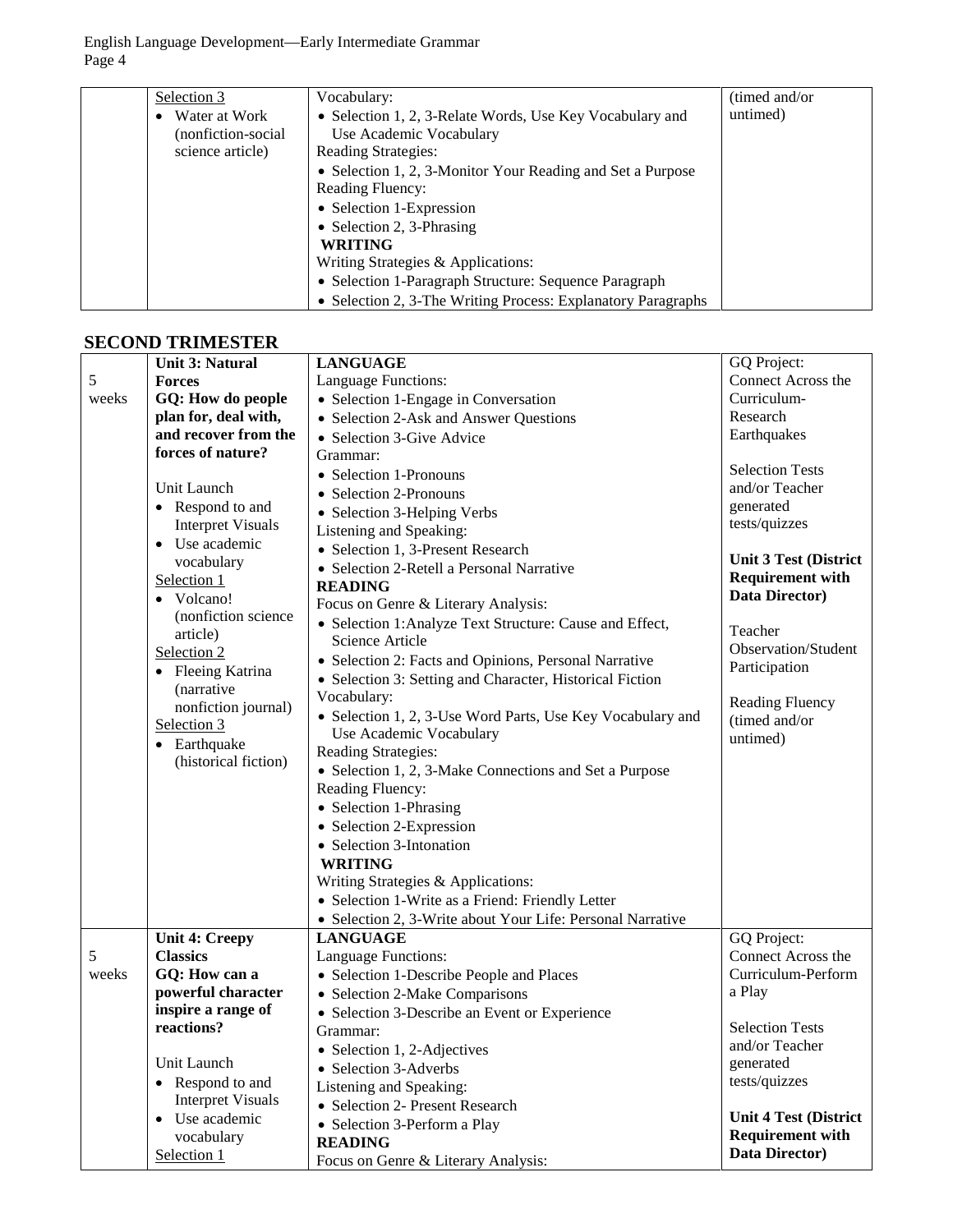English Language Development—Early Intermediate Grammar Page 5

| Frankenstein<br>$\bullet$ | • Selection 1: Character Development, Theme, Fantasy,      |                            |
|---------------------------|------------------------------------------------------------|----------------------------|
| (fiction fantasy)         | Personal Narrative                                         | Teacher                    |
| Selection 2               | • Selection 2: Feature Article, Poem                       | <b>Observation/Student</b> |
| Film Fright<br>$\bullet$  | • Selection 3: Compare Literature, Play                    | Participation              |
| (nonfiction feature)      | Vocabulary:                                                |                            |
| article)                  | • Selection 1, 2, 3-Use Word Parts, Use Key Vocabulary and | Reading Fluency            |
| Selection 3               | Use Academic Vocabulary                                    | (timed and/or              |
| <b>Mister Monster</b>     | <b>Reading Strategies:</b>                                 | untimed)                   |
| (play)                    | • Selection 1-Visualize, Predict                           |                            |
|                           | • Selection 2, 3-Visualize and Set a Purpose               |                            |
|                           | <b>Reading Fluency:</b>                                    |                            |
|                           | • Selection 2-Phrasing                                     |                            |
|                           | • Selection 3-Intonation                                   |                            |
|                           | <b>WRITING</b>                                             |                            |
|                           | Writing Strategies & Applications:                         |                            |
|                           | • Selection 1, 2, 3-Short Story: Short Story               |                            |

# *Must begin Unit 5 during the Second Trimester*

#### **THIRD TRIMESTER**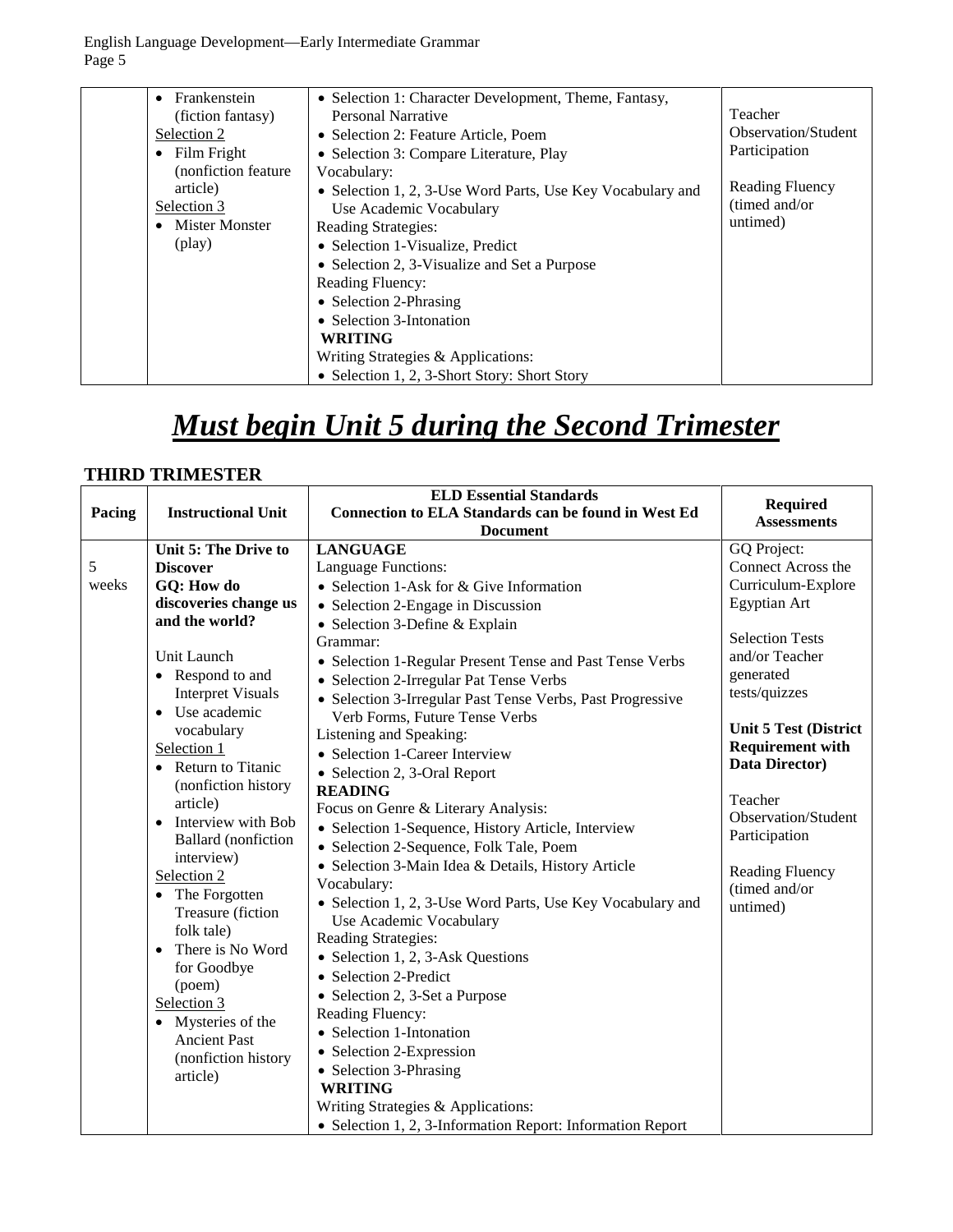|         | Unit 6: Struggle for      | <b>LANGUAGE</b>                                           | GQ Project:                  |
|---------|---------------------------|-----------------------------------------------------------|------------------------------|
| 5 weeks | Freedom                   | Language Functions:                                       | Connect Across the           |
|         | GQ: How far will          | • Selection 1-Summarize                                   | Curriculum-                  |
|         | people go for the         | • Selection 2-Make Comparisons                            | Interview                    |
|         | sake of freedom?          | • Selection 3-Express Opinions                            |                              |
|         |                           | Grammar:                                                  | <b>Selection Tests</b>       |
|         | Unit Launch               | • Selection 1-Nouns                                       | and/or Teacher               |
|         | • Respond to and          |                                                           | generated                    |
|         | <b>Interpret Visuals</b>  | • Selection 2-Pronouns                                    | tests/quizzes                |
|         |                           | • Selection 3-Possessive Nouns                            |                              |
|         | Use academic<br>$\bullet$ | Listening and Speaking:                                   |                              |
|         | vocabulary                | • Selection 1-Dramatize a Song                            | <b>Unit 6 Test (District</b> |
|         | Selection 1               | <b>READING</b>                                            | <b>Requirement with</b>      |
|         | • Escaping to             | Focus on Genre & Literary Analysis:                       | Data Director)               |
|         | Freedom                   |                                                           |                              |
|         | (nonfiction)              | • Selection 1-Cause & Effect, Biography, Traditional Song | Teacher                      |
|         | biography)                | • Selection 2-Cause & Effect, Short Story, Biography      | Observation/Student          |
|         | Selection 2               | • Selection 3-Cause & Effect, History Feature             | Participation                |
|         |                           | Vocabulary:                                               |                              |
|         | • Brave Butterflies       | • Selection 1, 2, 3-Use Context Clues, Use Key Vocabulary |                              |
|         | (fiction short            | and Use Academic Vocabulary                               | Reading Fluency              |
|         | story)                    | <b>Reading Strategies:</b>                                | (timed and/or                |
|         | Selection 3               |                                                           | untimed)                     |
|         | • Seeking Freedom         | • Selection 1, 2, 3-Determine Importance                  |                              |
|         | (nonfiction history       | • Selection 2-Set a Purpose                               |                              |
|         | feature)                  | Reading Fluency:                                          |                              |
|         |                           | • Selection 1-Intonation                                  |                              |
|         |                           | • Selection 2-Expression                                  |                              |
|         |                           | • Selection 3-Phrasing                                    |                              |
|         |                           | <b>WRITING</b>                                            |                              |
|         |                           | Writing Strategies & Applications:                        |                              |
|         |                           |                                                           |                              |
|         |                           | • Selection 1-Write to Summarize: Summary                 |                              |
|         |                           | • Selection 2, 3-Write to Explain: Cause & Effect Essay   |                              |
|         | <b>Unit 7: Star Power</b> | <b>LANGUAGE</b>                                           | GQ Project:                  |
| 4 weeks | GQ: Why are both          | Language Functions:                                       | Connect Across the           |
|         | storytellers and          | • Selection 1-Describe                                    | Curriculum-                  |
|         | scientists drawn to       | • Selection 2-Define & Explain                            | Persuasive                   |
|         | the stars?                | • Selection 3-Persuade                                    | Presentation                 |
|         |                           | Grammar:                                                  |                              |
|         | Unit Launch               |                                                           | <b>Selection Tests</b>       |
|         |                           | • Selection 1-Prepositions                                | and/or Teacher               |
|         | Respond to and            | • Selection 2-Pronouns                                    |                              |
|         | <b>Interpret Visuals</b>  | • Selection 3- Participles                                | generated                    |
|         | • Use academic            | Listening and Speaking:                                   | tests/quizzes                |
|         | vocabulary                | • Selection 3-Deliver a Persuasive Presentation           |                              |
|         | Selection 1               | <b>READING</b>                                            | <b>Unit 7 Test (District</b> |
|         | • The Earth Under         | Focus on Genre & Literary Analysis:                       | <b>Requirement with</b>      |
|         | Sky Bear's Feet           | • Selection 1-Compare Myths, Myth                         | Data Director)               |
|         | (fiction myth)            |                                                           |                              |
|         | Selection 2               | · Selection 2-Analyze Style, Science Article, Fable       | Teacher                      |
|         | • A Universe of           | • Selection 3-Analyze Persuasive Techniques, Persuasive   | Observation/Student          |
|         |                           | Essay, Editorial                                          | Participation                |
|         | Stars (nonfiction         | Vocabulary:                                               |                              |
|         | science article)          | • Selection 1, 2, 3-Use Context Clues, Use Key Vocabulary | <b>Reading Fluency</b>       |
|         | Selection 3               | and Use Academic Vocabulary                               | (timed and/or                |
|         | • Not-So-Starry           | Reading Strategies:                                       |                              |
|         | Nights (nonfiction        | • Selection 1, 2, 3-Make Inferences                       | untimed)                     |
|         | persuasive essay)         | Reading Fluency:                                          |                              |
|         |                           |                                                           |                              |
|         |                           | • Selection 1- Expression                                 |                              |
|         |                           | • Selection 2- Phrasing                                   |                              |
|         |                           | • Selection 3- Intonation                                 |                              |
|         |                           | <b>WRITING</b>                                            |                              |
|         |                           | Writing Strategies & Applications:                        |                              |